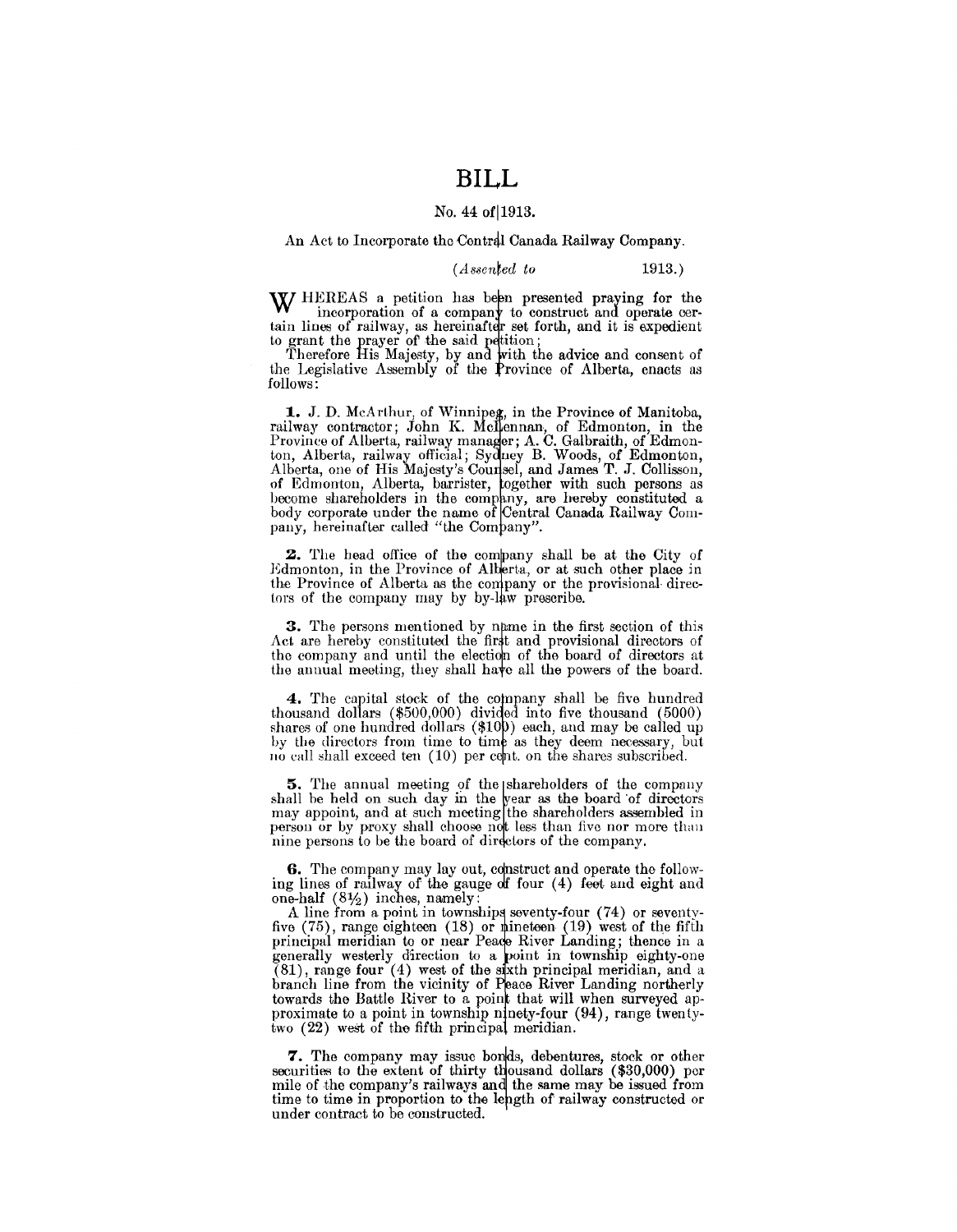**8.** The company may enter into agreements with any other railway or railway company by what soever legislative jurisdiction incorporated, for the selling, leasing or conveying to such company the railways and undertaking of the company in whole or in part, or for purchasing or leasing from such company the railways and undertaking of such company in whole or in part or for amalgamation.

**9.** The several clauses of *The Railway Act* shall be and the same are hereby incorporated with this Act and the same shall form a part of and be construed with this Act as forming one Act. and the same shall apply to the company and to the railway to be constructed by it except in so far as the said clauses are expressly varied by this Act or are inconsistent with the express enactments hereof and the expression of this Act when used herein shall be understood to include the clauses of the said *Railway Act* not expressed.

10. The construction of the railway hereby authorized shall be commenced within two years and shall be completed within five years from the date of the coming into force of this Act.

11. The company shall also have power for the purposes of its undertaking to construct and operate an electric telegraph line or lines and a telephone line or lines along the said railway, and to construct and maintain such bridges as shall be necessary or convenient for the use of said railway, not being bridges over any navigable river or rivers, unless such bridge or bridges over such navigable rivers or water has or have been authorized by the Governor-General in Council.